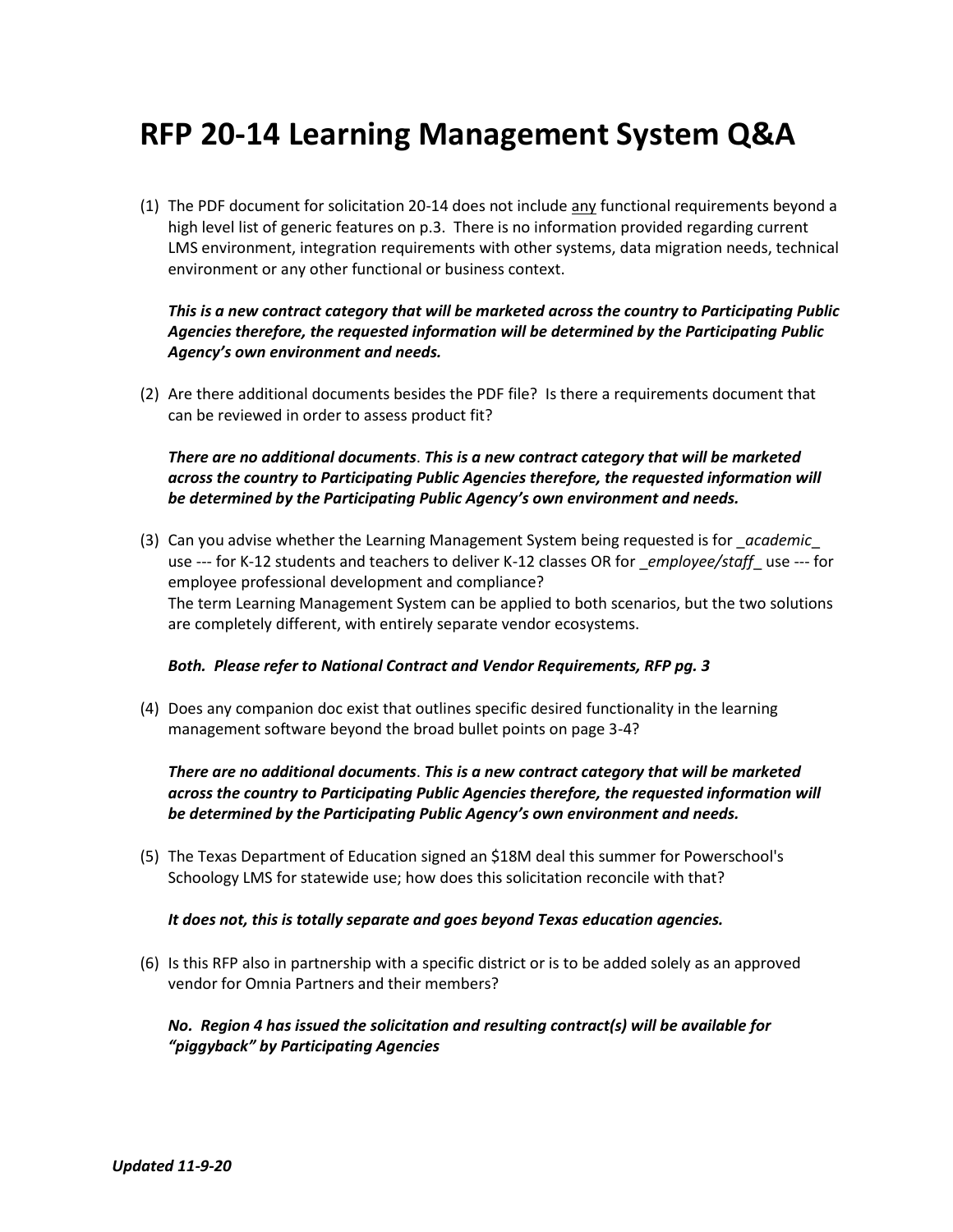(7) I am evaluating RFP 20-14 Learning Management System and was curious if this was for student/academic use or if it was for administration/faculty use? I ask because we often provide the LMS solution for the administration/faculty/staff of education institutions, however we are not ideal for K-12 or Higher Ed academic use directly with students in most cases. Any insight is greatly appreciated.

### *Please refer to Q&A # 3*

(8) Is the LMS for employees, students or both?

## *Please refer to #3*

(9) Is the LMS for \_student\_ (K12) academic use or for employee (teachers/staff) use - or both?

## *Please refer to refer to # 3*

(10) Is this an LMS need targeted at virtualizing what happens in the classroom or a more traditional corporate LMS?

# *Region 4 supports K-12 agencies, however as indicated in National Contract language, the contract will be available for all eligible public agencies*

(11) Some SaaS products price by user count. What user count should be used when calculating pricing?

## *Offeror should provide their base cost. Refer to #1*

(12) Are there any detailed functional requirements by R4 to detail what you are looking for in an LMS, what systems does it need to integrate with, what data migration might be required from an existing LMS, etc.?

# *Please refer to # 1*

(13) If awarded, is there a 3% fee for each purchase/sale the awarded vendor makes or is this 3% determined some other way?

# *3% per total sale*

(14) Will multiple LMS vendors be selected. Traditionally a staff level LMS and a Student based LMS are different products.

#### *Yes*

 $(15)$  How are we to provide details about one time implementation effort/cost  $-$ -- as no details are provided AND they vary from one customer to the next based on specific requirements?

# *Offeror should provide their base cost. Refer to #1*

(16) Guaranteed minimum sales - is this weighed in the scoring criteria - and if so how much? And if we are unable to commit to a specific dollar volume, will we be disqualified per 3.3 L section in the Omnia contract

*No*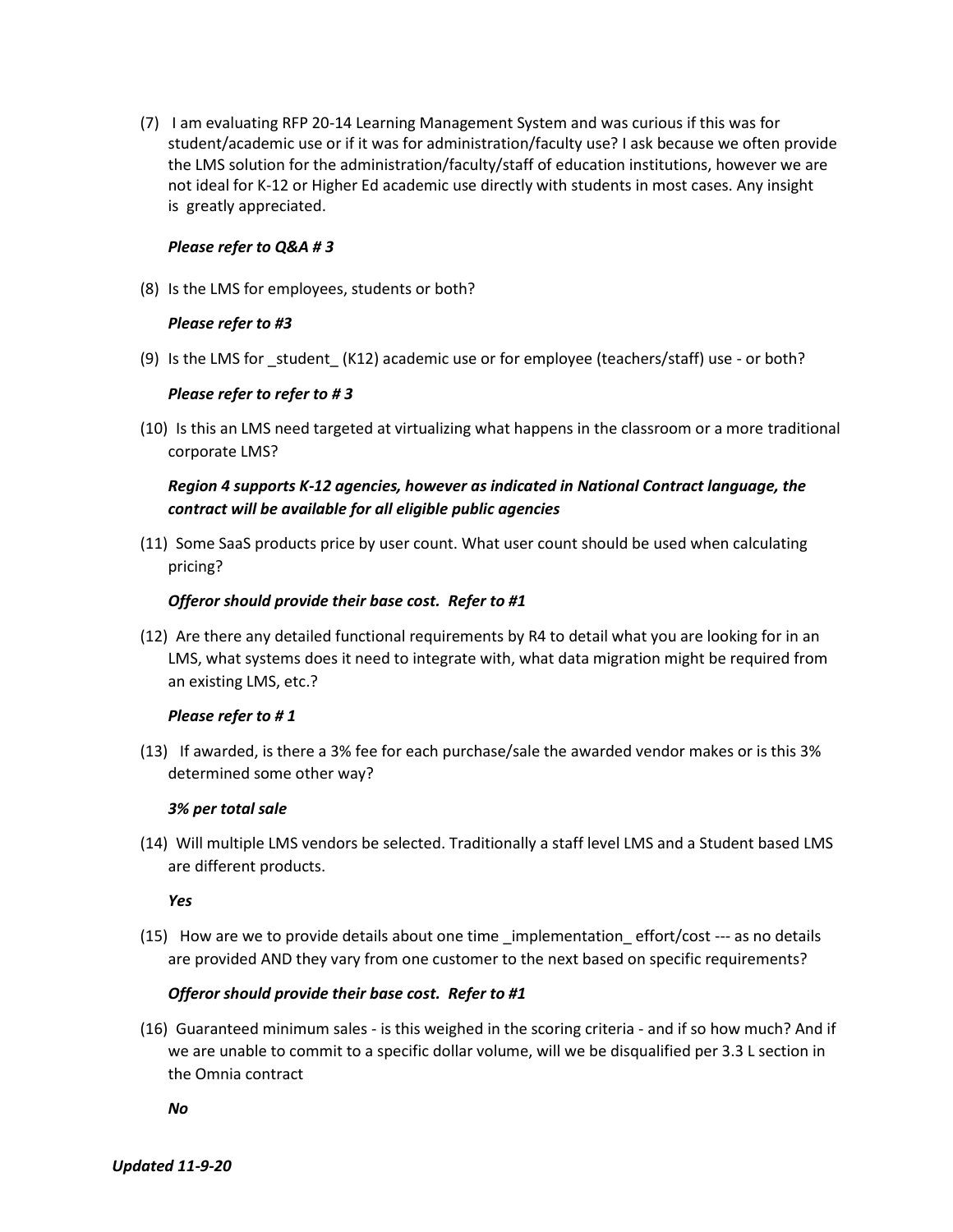(17) So things like content libraries, knowledge management, authoring tools can be included as add-on line items?

# *Additional product/services that meet the scope of work can be added in the Value-Add section*

(18) Is pricing considered proprietary information that we can restrict?

#### *Please refer to Proposal Format; pg. 6, section 5*

(19) Will you please describe and/or explain why Omnia partners was selected over other potential coop/convenience partners?

# *Region 4 has partnered with OMNIA Partners as their market their contracts across the country*

(20) Does this contract create a vehicle for a GSA schedule, e.g. can a federal buyer use this contract as a GSA scheduled purchase?

#### *No, the resulting contract(s) is not a replacement for GSA no an addition to*

(21) Would you please confirm that public and private higher education institutions are included in the 'piggybacking'?

#### *Yes*

(22) Our pricing must match our GSA contract pricing?

#### *Region 4 cannot tell a supplier how to respond*

(23) Is there any preference awarded for minority/veteran/small business... statuses?

#### *No*

(24) Any preference for being in region 4 Or based in Texas?

#### *No*

(25) So, Omni would understand pricing could be negotiated with each sale for each entity? Therefore, Region 4 could negotiate a lower price than what we submit?

#### *Yes. Requested pricing is "not to exceed". Suppliers can always negotiate a lower price*

(26) Please provide what format you would like the responses to Appendix D, Exhibit A,? Table? Narrative? As it appears you need more information than the space on the form requires.

#### *Format shall be as indicated in the RFP and Offeror should use additional pages if necessary*

(27) Do you prefer pricing in a specific format?

#### *Preferably excel*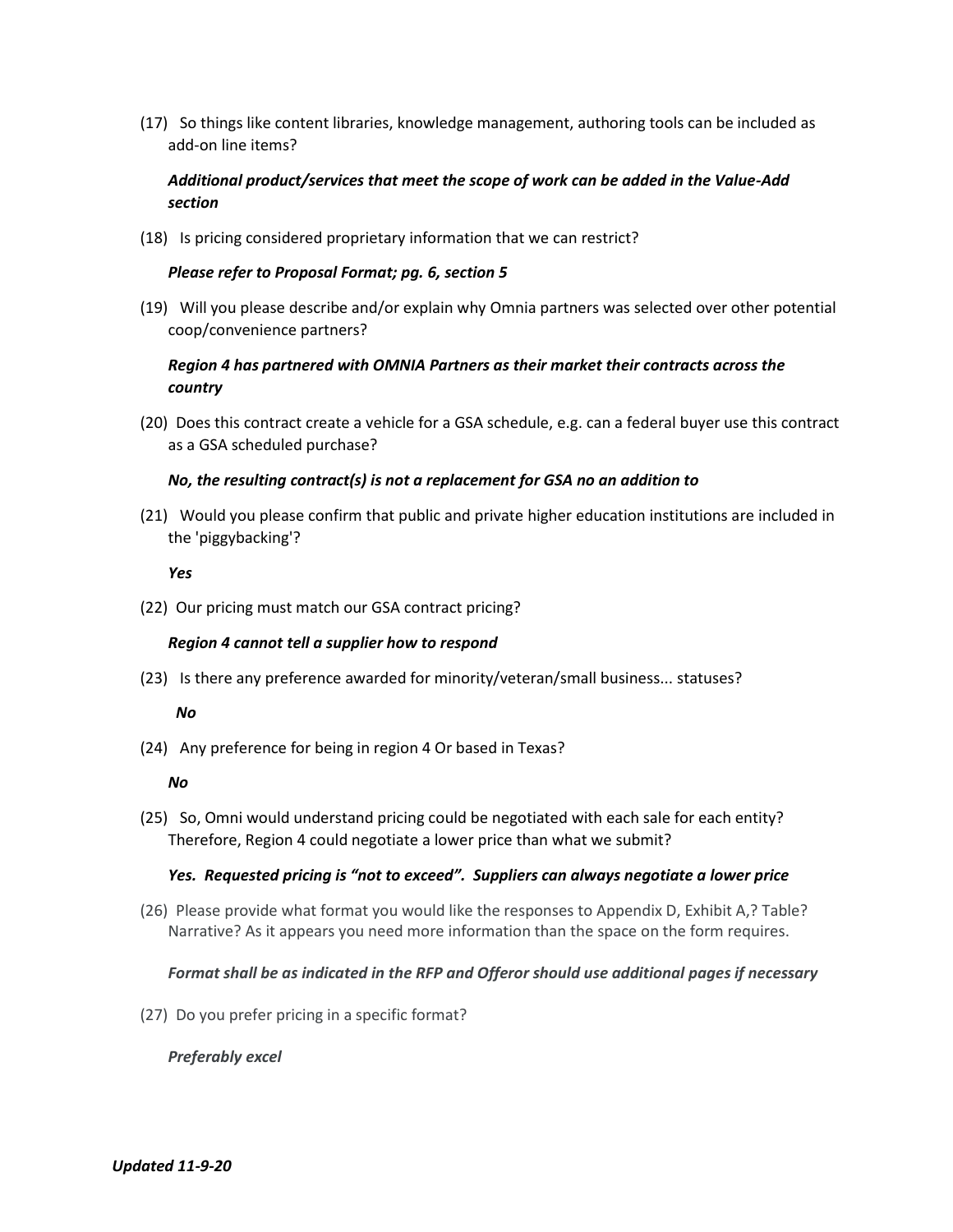(28) Can you please confirm what parts, or pages, of **Appendix D** must be returned **signed** and **complete** as part of the final submission?

*Exhibits A, B, F and G*

(29) **The following statement is provided as response to questions on pages 5 & 6**

*This is a new contract category that will be marketed across the country to Participating Public Agencies therefore, the requested information will be determined by the Participating Public Agency's own environment and needs.*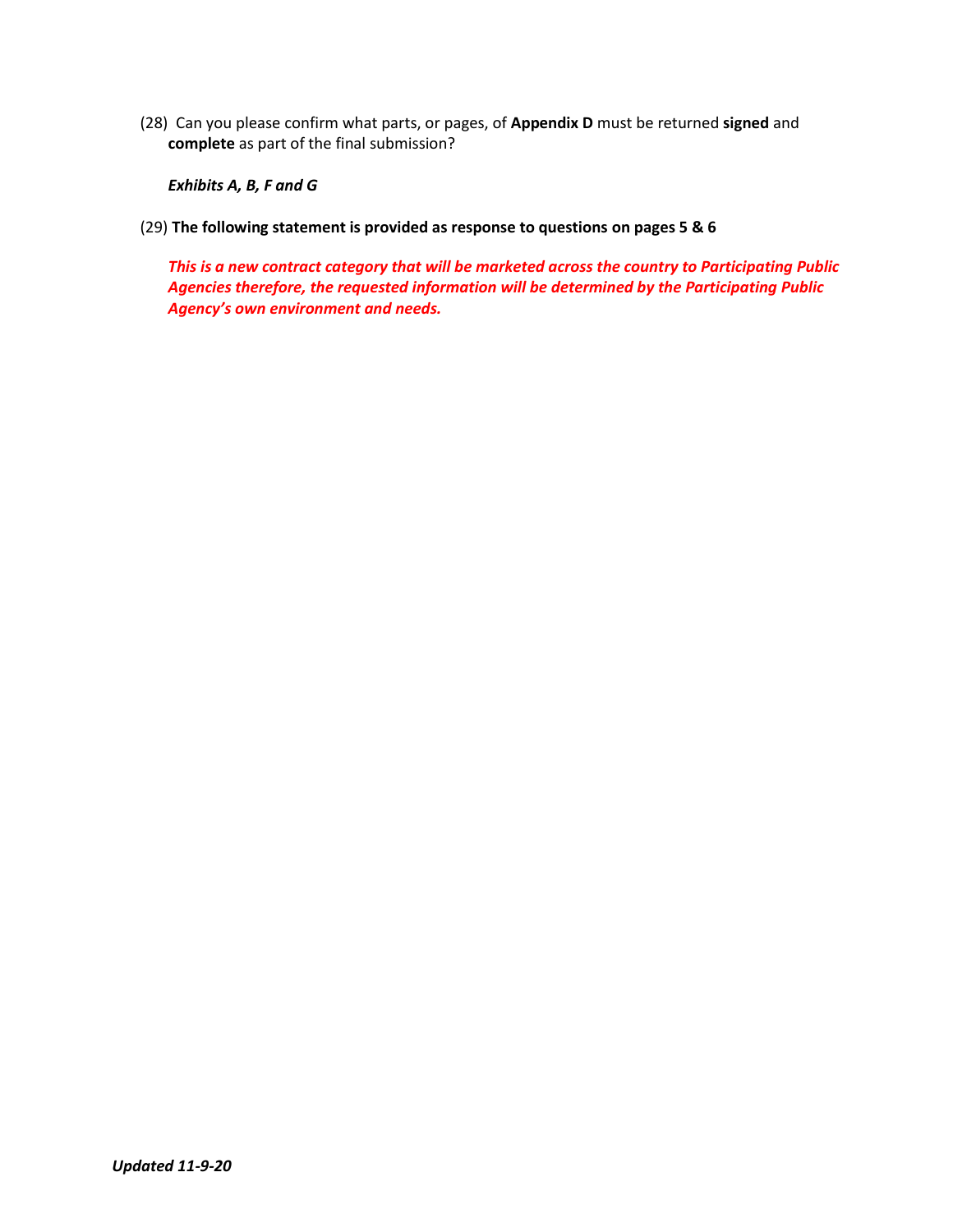| S.No.          | <b>Category</b>       | <b>Questions</b>                                                                                                                                                                                                                                                                                                                                                                                                                                                     |
|----------------|-----------------------|----------------------------------------------------------------------------------------------------------------------------------------------------------------------------------------------------------------------------------------------------------------------------------------------------------------------------------------------------------------------------------------------------------------------------------------------------------------------|
| 1              | Existing<br>system(s) | We want to understand the current ecosystem of ECS in terms of:<br><b>ECS Proprietary systems</b><br>3rd party applications used                                                                                                                                                                                                                                                                                                                                     |
|                |                       | How is the current learning delivered?                                                                                                                                                                                                                                                                                                                                                                                                                               |
|                |                       | Do you have a course library? If yes, can you please list different types of<br>assets? Eg - Videos, Audios, Files, SCORM, IMSCC packages, etc.                                                                                                                                                                                                                                                                                                                      |
| $\overline{2}$ | <b>Users</b>          | How many teachers will use the application for content authoring?                                                                                                                                                                                                                                                                                                                                                                                                    |
|                |                       | How many concurrent LMS users do you foresee to be using the system at a<br>given time?                                                                                                                                                                                                                                                                                                                                                                              |
|                |                       | Which is the targeted LMS users: primary, mid-school, or high school students<br>or all from K-12?                                                                                                                                                                                                                                                                                                                                                                   |
| 3              | Content/<br>Course    | Which subject(s) are you planning to deliver in the LMS?                                                                                                                                                                                                                                                                                                                                                                                                             |
|                |                       | Do you have a sample course structure in mind? For eg. a course will consist<br>of:<br>Weeks/Topic wise<br>Activities - Discussion forums, Chats, Assignment, Assessment, etc.<br>Resources - Files, Assets, etc. to be shared with students                                                                                                                                                                                                                         |
|                |                       | Will the same course get delivered to the students of different schools/districts<br>(OR) each school/district will have a separate course structure?                                                                                                                                                                                                                                                                                                                |
|                |                       | Does this RFP also have a scope for end-to-end content development or it is<br>only looking for LMS providers?                                                                                                                                                                                                                                                                                                                                                       |
|                |                       | Is there a requirement for a comprehensive course authoring solution with<br>competency management, learning object repository, taxonomy and metadata<br>management, and analytics (LRS), thus helping content/course management<br>and distribution across multiple LMS from a single system of truth?<br><b>OR</b><br>Is the need to have authoring capabilities limited within the LMS capabilities<br>like what is provided by standard off-the-shelf LMS tools? |
| 4              | Integration           | Are there applications that need to be integrated with the LMS? If yes, can you                                                                                                                                                                                                                                                                                                                                                                                      |